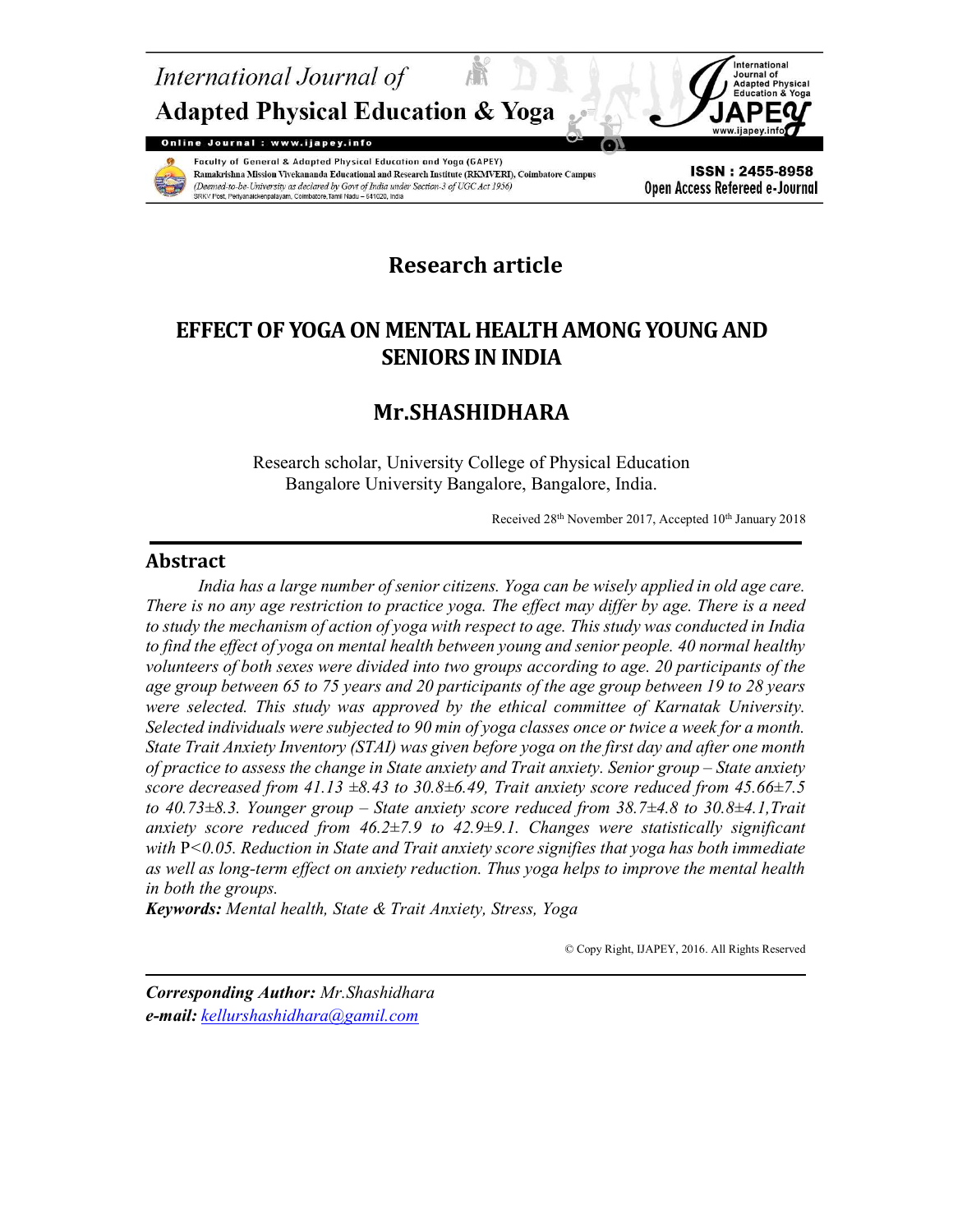### INTRODUCTION

India is a country with a large number of senior citizens. In the year 2000, the population of people aged above 65 years was 17.3% and in 2009 it has reached 22%. Cancer and heart diseases are the two major causes of death in India. Dementia, stress, degenerative joint diseases and respiratory infections are the most common health problems affecting the elderly population. Daycare centers and old age homes are working hard to improve the quality of life of the aged. Different methods are being adopted to improve their lifestyle and keep them active. Music therapy, animal therapy, massage and stretch exercises are among them.

Yoga is an ancient Indian science which helps to improve physical, mental, social and spiritual health. Yoga has found its special existence in India by its peculiarities like asana and pranayama. But many consider yoga as an alternate to exercise. Few research works have been conducted in India on yoga. There is a need to show that yoga is not merely an exercise system but it has many more health benefits. It can be wisely applied in the old age care to improve the quality of life. Research is needed to understand the mechanism of action of yoga.

Stress is a major factor affecting the mental health of a person irrespective of age. Presentation of the stress may vary from that of fight to flight phenomenon. Chronic stress is the major cause of many physical and mental disorders. Yoga has been effectively used in the management of stress. It has been observed that the practice of yoga decreases verbal aggressiveness compared to physical exercise. It is also useful against physical stress like cold exposure and stress due to diseases like epilepsy. Yoga has been found useful for mental disorders like depression. In a study conducted by Oken et al., on healthy seniors participants were divided into three groups as yoga, exercise and waitlist control. The yoga group showed significant improvement in quality of life and physical measures compared to the exercise and waitlist control group.

Age is an important factor to be considered while studying the physiological changes. Even though there is no age restriction to practice yoga the effect may differ by age. There is a need to study the effect of yoga with respect to age.

## MATERIALS AND METHODS **Subjects**

In this study 40 normal healthy volunteers of both sexes, interested in yoga were selected. They were divided into two groups according to age. First group with 20 participants of age group between 65 to 75 years and a second group of 20 individuals between the age group of 19 to 28 years were selected.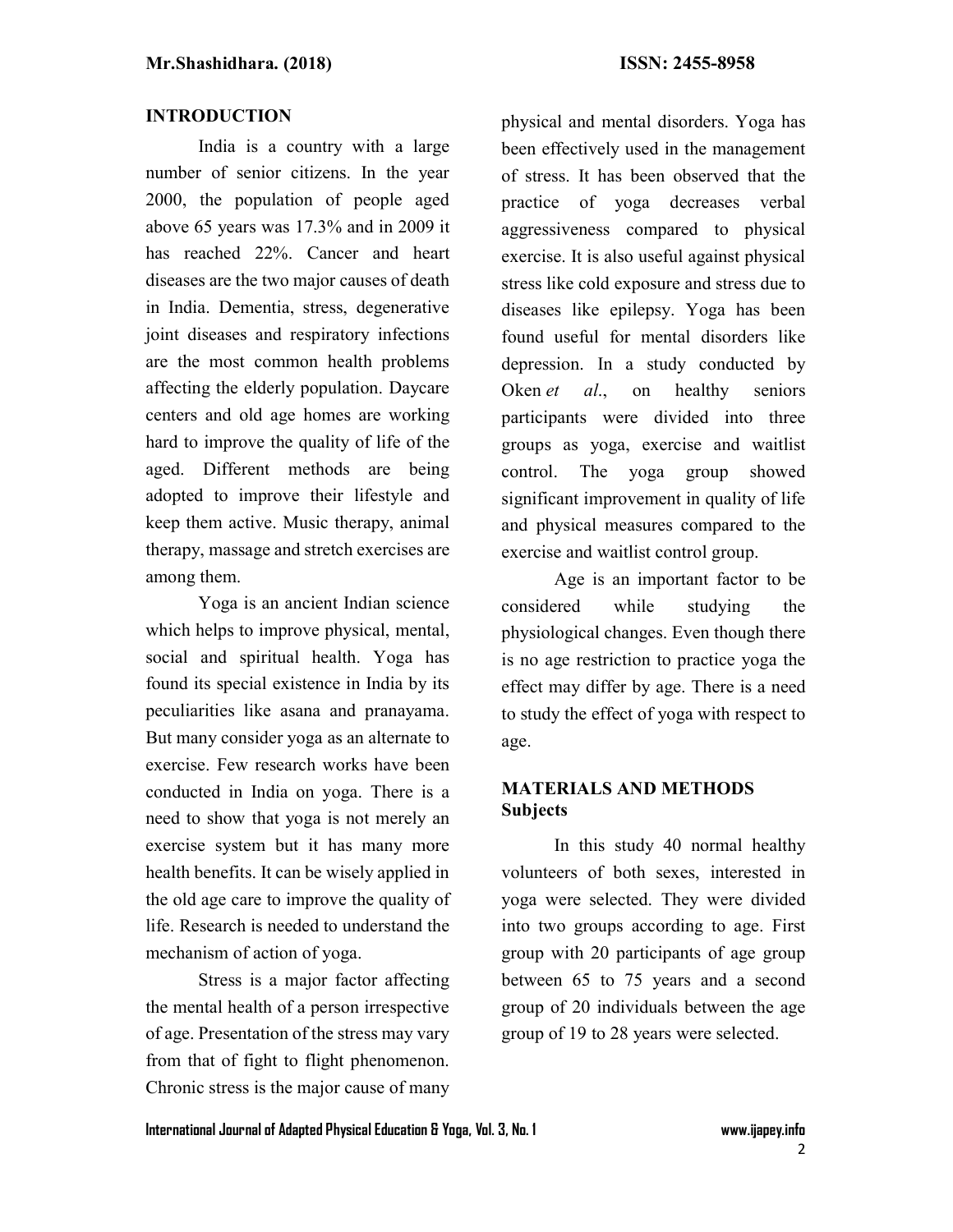Inclusion criteria

1. No previous experience in Yoga 2. In senior group - Controlled hypertension

Exclusion criteria

1. Severe systemic illnesses like severe hypertension and insulindependent diabetes mellitus, 2. Any painful condition like arthritis, 3. Recently undergone major surgery

Ethical clearance

Informed written consent was taken from all the participants.

This study was approved by the ethical committee of Karnatak University. Design of the study

It is a comparative study between the young and senior subjects to assess the effect of yoga on mental health. Fifteen seniors and 10 young participants were assessed before and after yoga practice.

### METHODS AND MATERIALS

Selected individuals were subjected to 90 min of yoga classes once or twice a week for a month. Yoga classes were conducted in the morning between 6:30 to 8:30. They were instructed to practice Asanas, Pranayama and Meditation. Yoga program was designed based on:

- 1. Postures should be simple and safe
- 2. Should give stretch to the muscles of the extremities, trunk and neck
- 3. Should be performed in all postures: standing, sitting, supine and prone. Asanas were:

Standing position

Tadasana, Ardha katichakrasana,

Pada hasthasana, Trikonasana.

Sitting position

Vakrasana, Vajrasana,

Paschimottanasana,

Gomukhasana.

Supine position

Pavanamuktasana, Pada

uttanasana - Eka and Dwipada.

Prone position

Bhujangasana, Shalabhasana - Eka and Dwipada.

At the end of asana session, they were advised to practice Shavasana for 10 min. After asanas, pranayama was practiced

- 1. Kapalabhati 3 rounds each 30 to 50 strokes,
- 2. Nadishodana pranayama 3 rounds,
- 3. Bhramari -3 rounds, followed by 'OM' meditation for 15 min.

#### Assessment criteria

1. State Trait Anxiety Inventory (STAI) was given before yoga practice and after one month of yoga practice to assess change in State anxiety and Trait anxiety. The Japanese version of Form X was used, X-1 form for State anxiety that evaluates how respondents feel right now. Trait anxiety form X-2, assesses how people generally feel. Personality states are often transitory; they can recur when evoked by appropriate stimuli. In contrast personality traits can be conceptualized as relatively enduring differences among people in specifiable tendencies to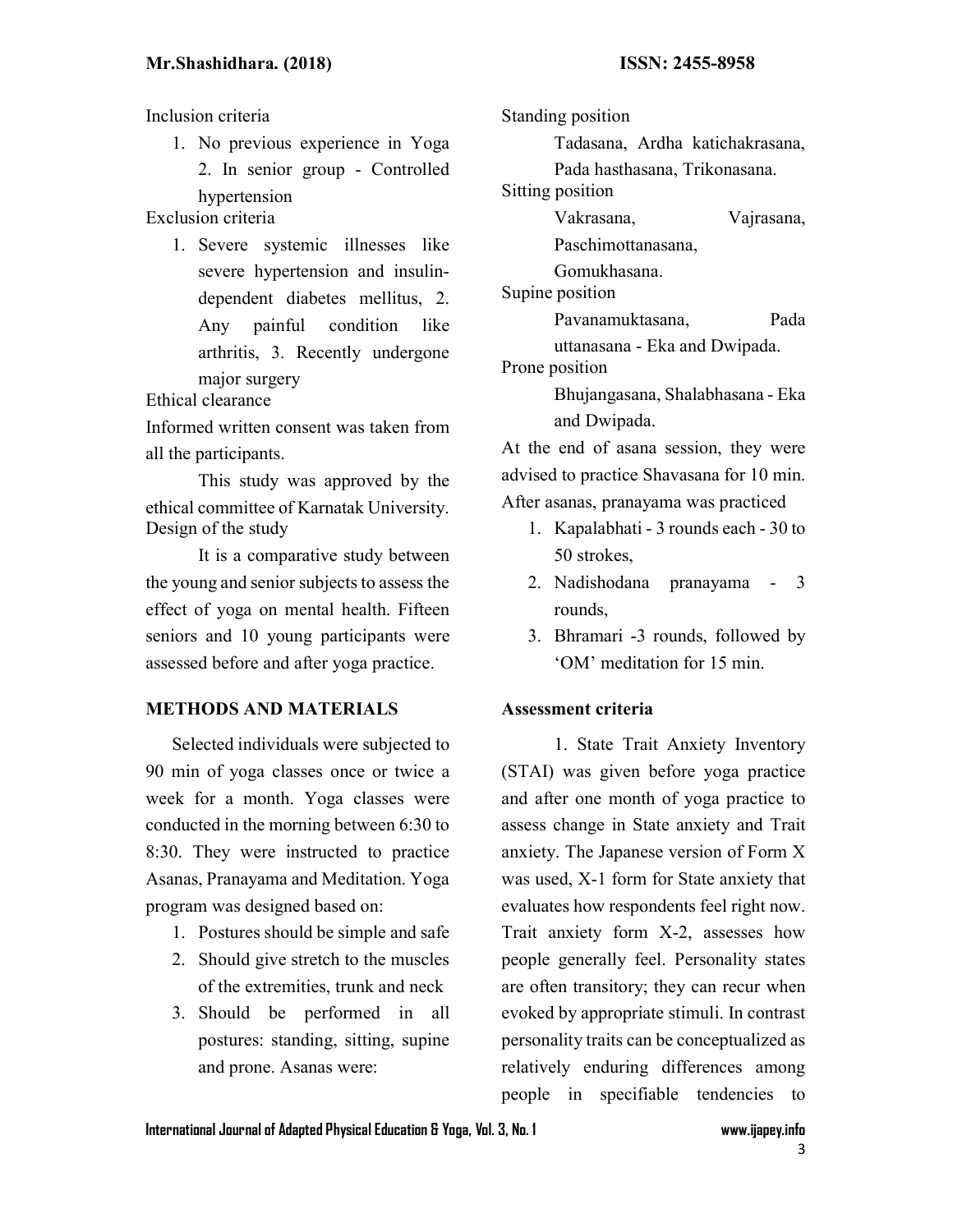perceive the world in a certain way or behave in a specified manner with predictable regularity. Each form contains 20 questions and each question is rated 1 to 4. In responding to the STAI S-Anxiety scale, examinees blacken the number on the standard test form to the right of each item statement, that best describes the intensity of their feeling 1) not at all, 2) somewhat, 3) moderately so, 4) very much so. In responding to the T-anxiety scale examinees were instructed to indicate how they generally feel by rating the frequency of their feeling of anxiety on the following four-point scale: 1) almost never, 2) sometimes, 3) often, 4) almost always. The questionnaire contains both anxiety questions (e.g. I feel frightened, I feel upset) and anxiety absent questions (e.g. I feel calm, I feel relaxed). The scoring weights for the anxiety present items are the same as the blackened numbers on the test form i.e. 1, 2, 3 and 4. The scoring for the anxiety absent items are reversed i.e. responses marked 1,2,3,4 are scored 4,3,2,1 respectively. Scores for both the S- and Tanxiety scales can vary from a minimum of 20 to a maximum of 80.

# STATISTICAL ANALYSIS

Obtained data was analyzed statistically using paired  $t$  test to test the significance within the group, and compared between the groups using unpaired t test to assess the difference between the groups. SPSS program and Microsoft Excel 2008 were used to perform statistical analysis. Level of significance was set at  $P<0.05$ .

#### **RESULTS**

In senior group, out of 15 participants, 11 were females and four were males. In the 10 young participants, seven were females and three were males. In the senior group, five members were taking medicine for hypertension and it was under control.

#### STAI - Senior group

State anxiety

Score decreased from 41.13 $\pm$ 8.43 to  $30.8\pm 6.49$ ,  $P< 0.05$  a statistically significant change. Trait anxiety

Score for general feelings reduced from 45.66 $\pm$ 7.5 to 40.73 $\pm$ 8.3 with P<0.05, a statistically significant decrease.

When the change in state anxiety was compared with that of trait anxiety the difference was significant. The response was more for state anxiety.

### STAI - Younger group

#### State anxiety

Score decreased from 38.7±4.8 to 30.8±4.1. The change which occurred after yoga practice in present feeling was statistically significant.

### Trait anxiety

The score reduced from  $46.2 \pm 7.9$  to  $42.9\pm9.1$  with  $P<0.05$ , a significant change was observed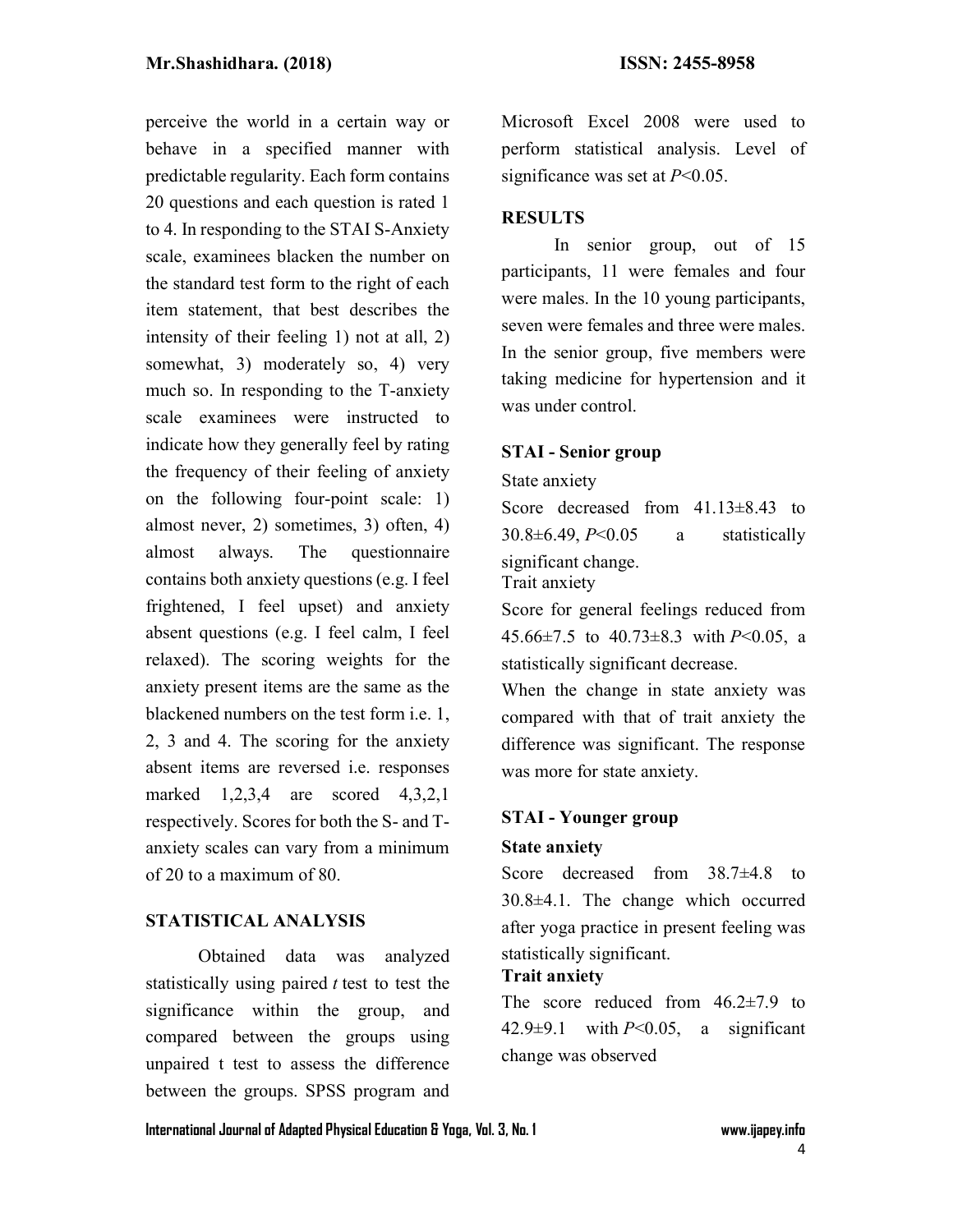

FIGURE 1 STATE ANXIETY SCORE BEFORE AND AFTER YOGA IN YOUNG AND SENIOR GROUPS

FIGURE 2 TRAIT ANXIETY SCORE BEFORE AND AFTER YOGA IN YOUNG AND SENIOR GROUPS



When the change in state anxiety was compared with that of trait anxiety the difference was significant. Response was more for state anxiety compared to trait anxiety.

When compared between the groups for any difference in response for state anxiety and trait anxiety, the result was not significant.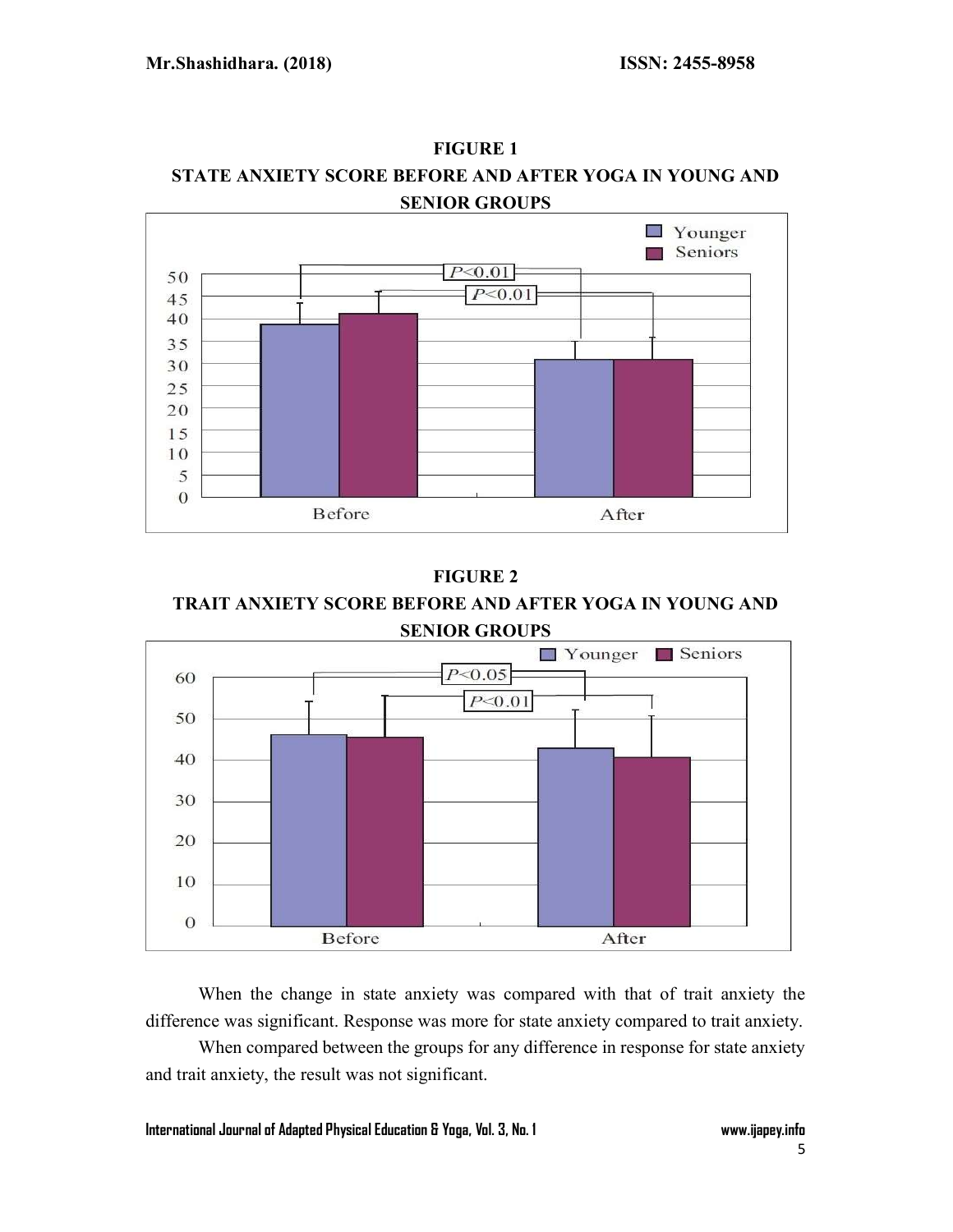

FIGURE 3 COMPARISON BETWEEN THE GROUPS: CHANGE IN STATE ANXIETY SCORE



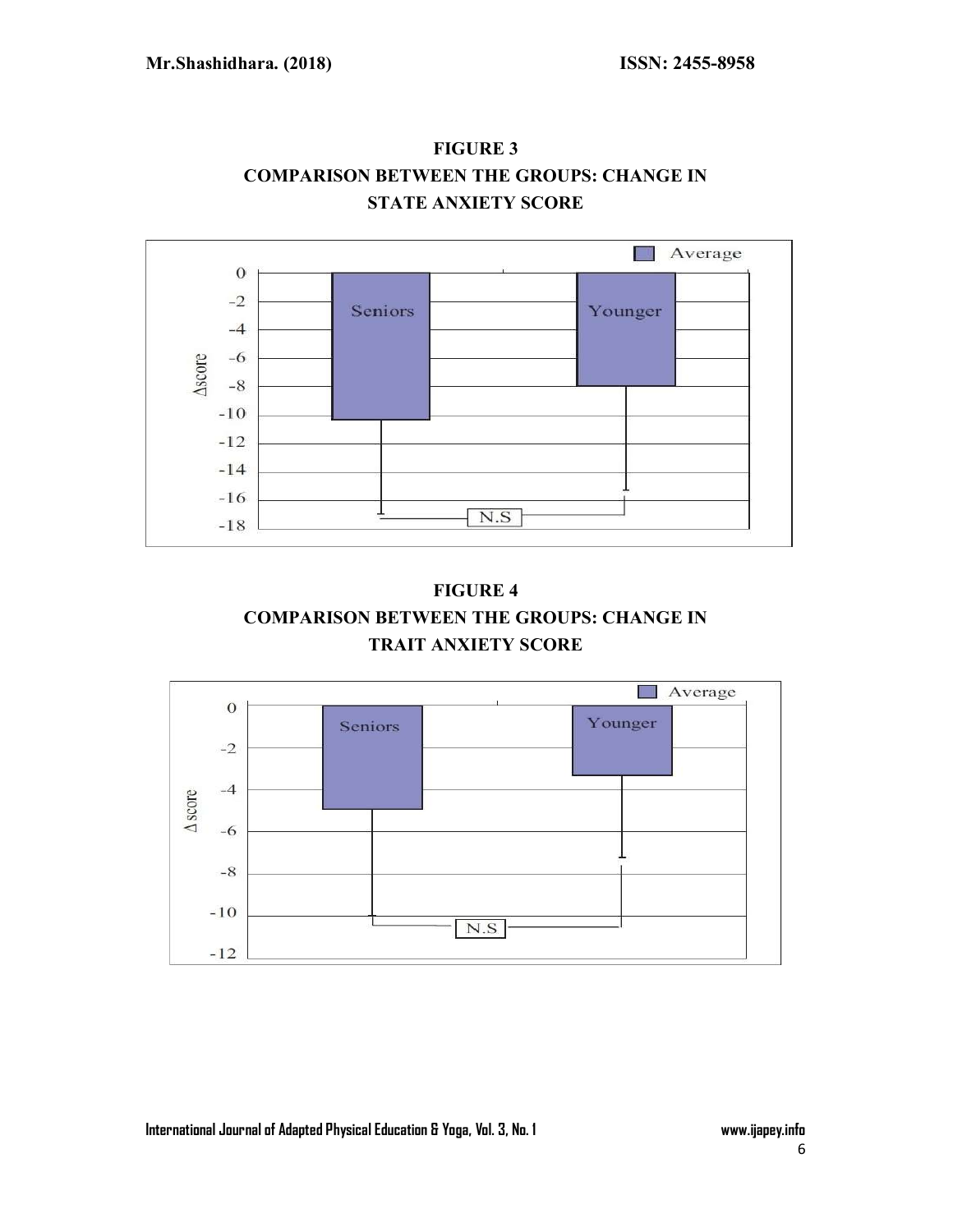#### DISCUSSION ON FINDINGS

STAI was used as subjective criteria to assess the effect of yoga on mental health. Trait anxiety refers to relatively stable individual differences in anxiety-proneness, that is, differences between people in the tendency to perceive stressful situations as dangerous or threatening and to respond to such situations with elevation in the intensity of their state anxiety reactions. T-anxiety may also reflect individual differences in the frequency and intensity with which anxiety states have been manifested in the past, and in the probability that S-anxiety will be experienced in the future. The stronger the anxiety trait, the more probable that the individual will experience more intense elevations in Sanxiety in a threatening situation. Scores on the S-anxiety scale increase in response to physical danger and psychological stress.

Both state anxiety and trait anxiety scores decreased after yoga practice in both the groups. There was no difference in response between the groups. Both the young and seniors showed a decrease in their anxiety scores. Participants felt better and relaxed after practicing yoga. Response was more for state anxiety compared to trait anxiety. Thus yoga has both an immediate as well as long-term effect on anxiety reduction and helps to bring even behavior changes or controlled response to any type of stress if practiced regularly. It has been observed that yogabased relaxation technique decreases state anxiety more in comparison to supine rest. In one more study where yoga was a complementary treatment for depression, state anxiety score was decreased.

Mechanism of action according to Yoga: Asana gives controlled stretch to the muscles and improves the flexibility. Relaxing asanas like shavasana help to relax the body and mind. Pranayama helps to gain control over the breathing. According to yoga, by controlling the prana one can control the mind. By practicing asana, flow of prana becomes normal and by practicing pranayama one can control the prana. Even pranayama like Bhramari has a soothing effect on the mind. Later, by practicing meditation one can easily concentrate and relax. Chanting 'OM' helps to control the mind from different unwanted thoughts.

Lack of a control group may be considered as a limitation of this study but sufficient references about similar studies having control are provided so that the result of this study can be attributed to yoga.

#### **CONCLUSION**

Yoga helps to improve the mental health of both the young and seniors by reducing stress. Yoga can be wisely applied in welfare programs to improve the Quality of Life in all age groups.

# **REFERENCES**